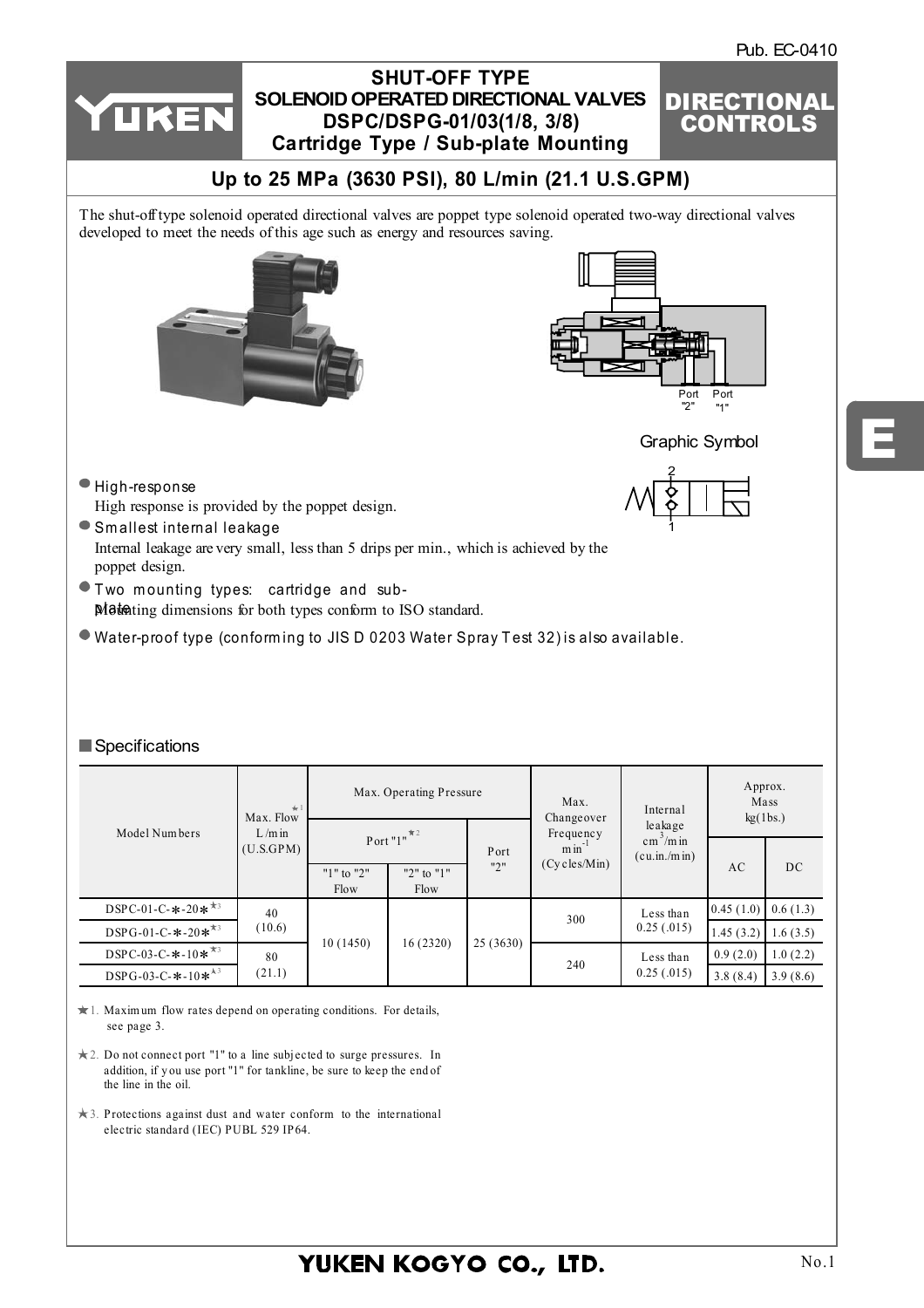# YUKEN

## **Shut-off Type Solenoid Operated Directional Valves DSPC/DSPG-01/03**

## DIRECTIONAL CONTROLS

**Model Number Designation / Solenoid Ratings /** 

#### Model Number Designation

| F-                                                   | <b>DSP</b>                        |                               | $-01$      | -C             | $-D24$                                          | $-20$            | ∗                                                             |
|------------------------------------------------------|-----------------------------------|-------------------------------|------------|----------------|-------------------------------------------------|------------------|---------------------------------------------------------------|
| Special Seals                                        | Series<br>Number                  | Type of<br>Connection         | Valve Size | Valve Type     | Coil Type                                       | Design<br>Number | Design Standard                                               |
| F:<br>Special Seals<br>for Phosphate                 | DSP:<br>Shut-Off Type<br>Solenoid | : C:<br>Cartridge Type        | 01         | C:<br>Normally | AC<br>A 100<br>A 200                            | 20               | <b>None:</b> Japanese Std.<br>"JIS" & European<br>Design Std. |
| Ester Type<br>Fluids<br>$(0m$ it if not<br>required) | Operated<br>Directional<br>Valves | i G:<br>Sub-plate<br>Mounting | 03         | Closed         | <b>DC</b><br>D <sub>12</sub><br>D <sub>24</sub> | 10               | : 90:<br>N. American<br>Design Std.                           |

### Solenoid Ratings

|                                 |                 | Voltage $(V)$     |                                          | Current & Power at Rated Voltage |      |            |      |             |    |    |
|---------------------------------|-----------------|-------------------|------------------------------------------|----------------------------------|------|------------|------|-------------|----|----|
| Electric<br>Coil Type<br>Source |                 | Frequency<br>(Hz) | Serviceable<br>Source<br>Rating<br>Range | $\pi$ 1<br>Inrush $(A)$          |      | Holding(A) |      | Power $(W)$ |    |    |
|                                 |                 |                   |                                          |                                  | 01   | 03         | 01   | 03          | 01 | 03 |
|                                 |                 | 50                | 100                                      | $80 - 110$                       | 2.42 | 5.37       | 0.51 | 0.90        |    |    |
| A100                            |                 | 100               |                                          | 2.14                             | 4.57 | 0.37       | 0.63 |             |    |    |
| AC                              |                 | 60                | 110                                      | $90 - 120$                       | 2.35 | 5.03       | 0.44 | 0.77        |    |    |
|                                 |                 | 50                | 200                                      | $160 - 220$                      | 1.21 | 2.69       | 0.25 | 0.45        |    |    |
|                                 | A200            | 60                | 200                                      | $180 - 240$                      | 1.07 | 2.29       | 0.19 | 0.31        |    |    |
|                                 |                 |                   | 220                                      |                                  | 1.18 | 2.52       | 0.22 | 0.38        |    |    |
| $DC^{\star_2}$                  | D <sub>12</sub> |                   | 12                                       | $10.8 - 13.2$                    |      | 2.45       | 3.16 | 29          | 38 |    |
| (K Series)                      | D24             |                   | 24                                       | $21.6 - 26.4$                    |      |            | 1.23 | 1.57        |    |    |

1. Inrush current in the above table show rm s values at m axim um stroke.

2. K-Series DC Solenoid which has a reputation for excellent DC control is em ploy ed.

#### Sub-plate

| Model     | Japanese Standard "JIS"    |                                              | European Design Standard |                    | N.American Design Standard | Approx.        |                     |  |
|-----------|----------------------------|----------------------------------------------|--------------------------|--------------------|----------------------------|----------------|---------------------|--|
| Numbers   | Sub-plate<br>Model Numbers | Sub-plate<br>Thread<br>Model Numbers<br>Size |                          | Thread<br>Size     | Sub-plate<br>Model Numbers | Thread<br>Size | Mass<br>$kg$ (lbs.) |  |
|           | DSGM-01-30                 | $Rc$ 1/8                                     | DSGM-01-3080             | $1/8$ BSP $\Gamma$ | DSGM-01-3090               | $1/8$ NPT      | 0.8(1.8)            |  |
| $DSPG-01$ | DSGM-01X-30                | Rc 1/4                                       | DSGM-01X-3080            | $1/4$ BSP $\Gamma$ | DSGM-01X-3090              | $1/4$ NPT      | 0.8(1.8)            |  |
|           | DSGM-01Y-30                | $Rc$ 3/8                                     |                          |                    | DSGM-01Y-3090              | $3/8$ NPT      | 0.8(1.8)            |  |
|           | DSGM-03-40                 | $Rc$ 3/8                                     | DSGM-03-2180             | $3/8$ BSP $\Gamma$ | DSGM-03-2190               | $3/8$ NPT      | 3.0(6.6)            |  |
| $DSPG-03$ | DSGM-03X-40                | $Re$ 1/2                                     | DSGM-03X-2180            | $1/2$ BSP $\Gamma$ | DSGM-03X-2190              | $1/2$ NPT      | 3.0(6.6)            |  |
|           | DSGM-03Y-40                | $Rc$ 3/4                                     | DSGM-03Y-2180            | 3/4 BSP.F          | DSGM-03Y-2190              | $3/4$ NPT      | 4.7(10.4)           |  |

Sub-plates are available. Specify the sub-plate m odel num ber from the table above. W hen sub-plates are not used, the m ounting surface should have a good m achined finish.

#### **Mounting Bolts**

Four socket head cap screws in the table below are included.

| Valve Model Numbers | Descriptions                                            | Soc. Hd. Cap Screw (4 pcs.)       | Tightening Torque                                 |  |  |
|---------------------|---------------------------------------------------------|-----------------------------------|---------------------------------------------------|--|--|
| $DSPG-01$           | Japanese Standard "JIS" and<br>European Design Standard | $M5 \times 50$ Lg.                | $5-7$ Nm<br>$(44 - 62 \text{ in.} 1 \text{ bs.})$ |  |  |
|                     | N. American Design Standard                             | No. 10-24 UNC $\times$ 2 Lg.      |                                                   |  |  |
| $DSPG-03$           | Japanese Standard "JIS" and<br>European Design Standard | $M6 \times 80$ Lg.                | $12 - 15$ Nm                                      |  |  |
|                     | N. American Design Standard                             | $1/4 - 20$ UNC $\times$ 3-1/4 Lg. | $(106 - 133$ in. 1bs.)                            |  |  |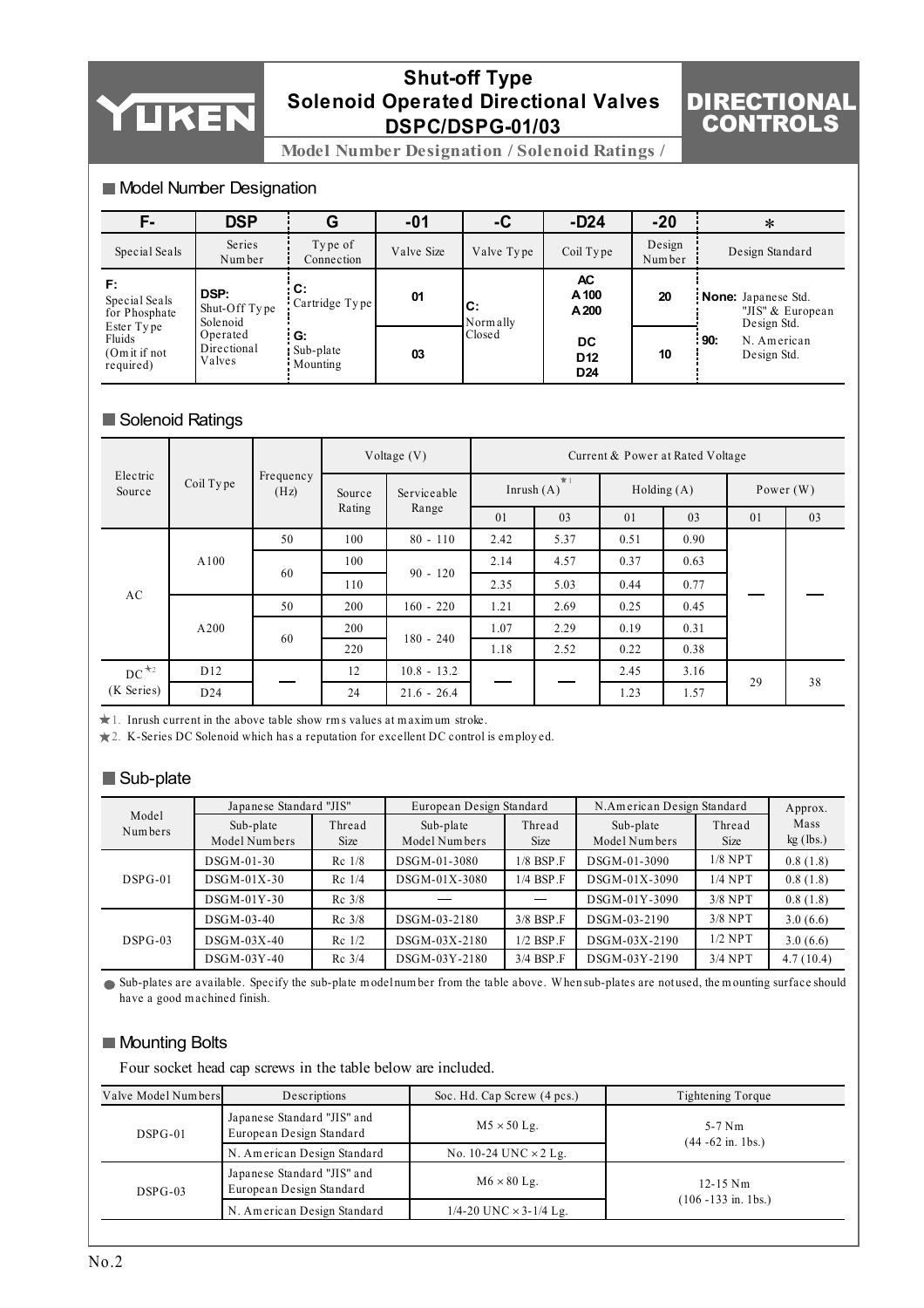

## **Shut-off Type Solenoid Operated Directional Valves DSPC/DSPG-01/03**

**Hydraulic Fluids / Performance Characteristics**

#### **Hydraulic Fluids**

#### **Fluid Types**

Any type of hydraulic fluids listed in the table below can be used.

| Petroleum base oils | Use fluids equivalent to ISO VG32 or VG46.                                                                                                                                           |
|---------------------|--------------------------------------------------------------------------------------------------------------------------------------------------------------------------------------|
| Synthetic fluids    | Use phosphate ester or polyol ester fluid. When phosphate ester fluid is used, prefix<br>I'F-" to the model number because the special seals (fluororubber) are required to be used. |
|                     | Water containing fluids Use water-gly col fluids or $W/O$ emulsion type fluids.                                                                                                      |

Note: For use with hy draulic fluids other than those listed above, please consult y our Yuken representatives in advance.

#### **Recommended Viscosity and Oil Temperatures**

Viscosity ranging between 15 - 400 mm<sup>2</sup>/s (77 - 1800 SSU). Oil temperatures between -15/+70°C (5 - 158°F).

Use hydraulic fluids which satisfy the recommended viscosity and oil temperatures given above.

#### **Control of Contamination**

Due caution must be paid to maintaining control over contamination of the hydraulic fluids which may otherwise lead to breakdowns and shorten the life of the valves. Please maintain the degree of contamination within NAS 1638-Grade 12. Use 25  $\mu$ m or finer line filter.

#### **Maximum Flow Rate**

The zone under each shaded line denotes the flow rate ranges being free of trouble in changeover. Typical Perform ance Characteristics at Viscosity 30 mm<sup>2</sup>/s (141 SSU) [ISO VG 46 oils, 50°C(122 °F)]

#### **DSPC/DSPG-01**



## E

DIRECTIONAL CONTROLS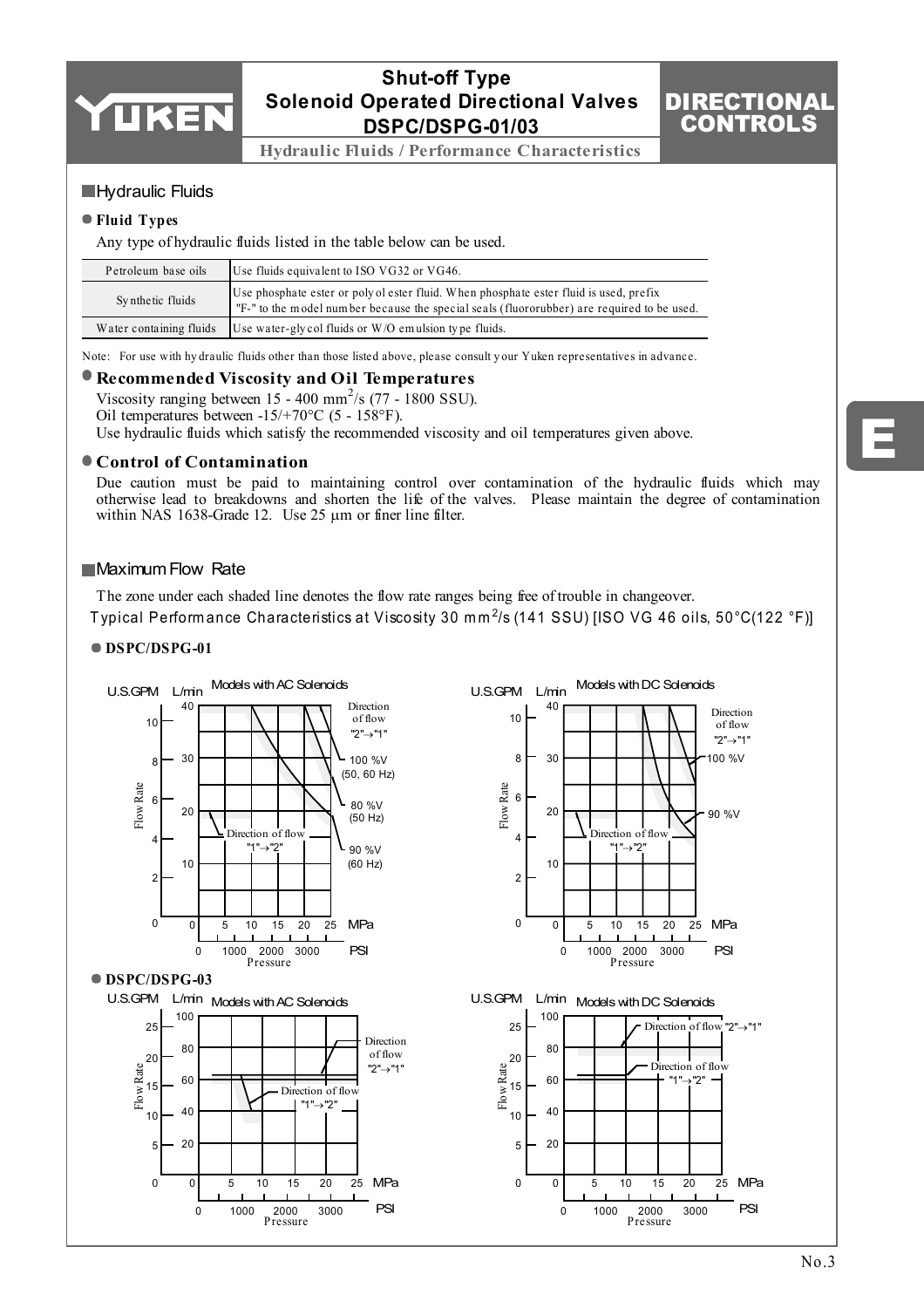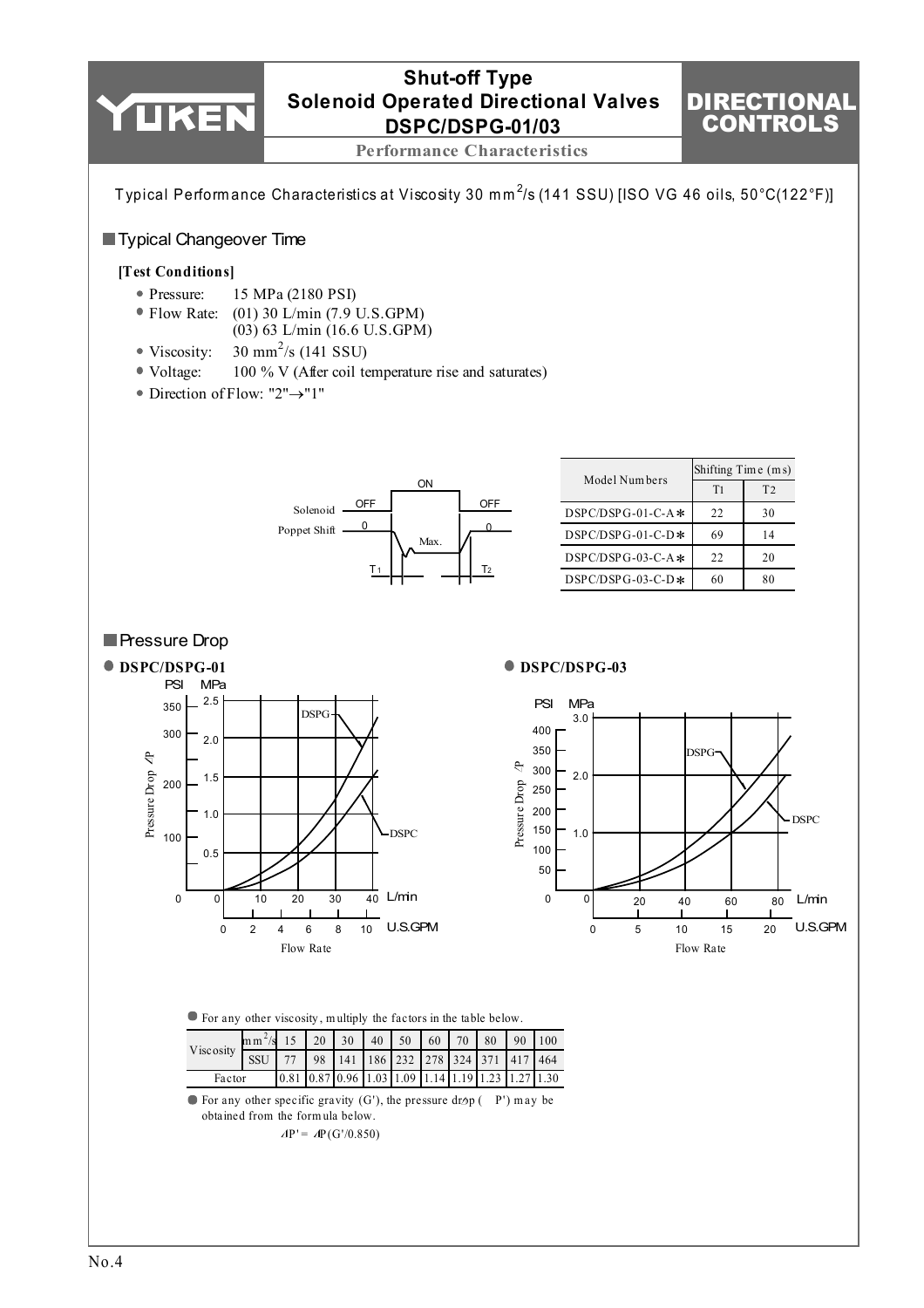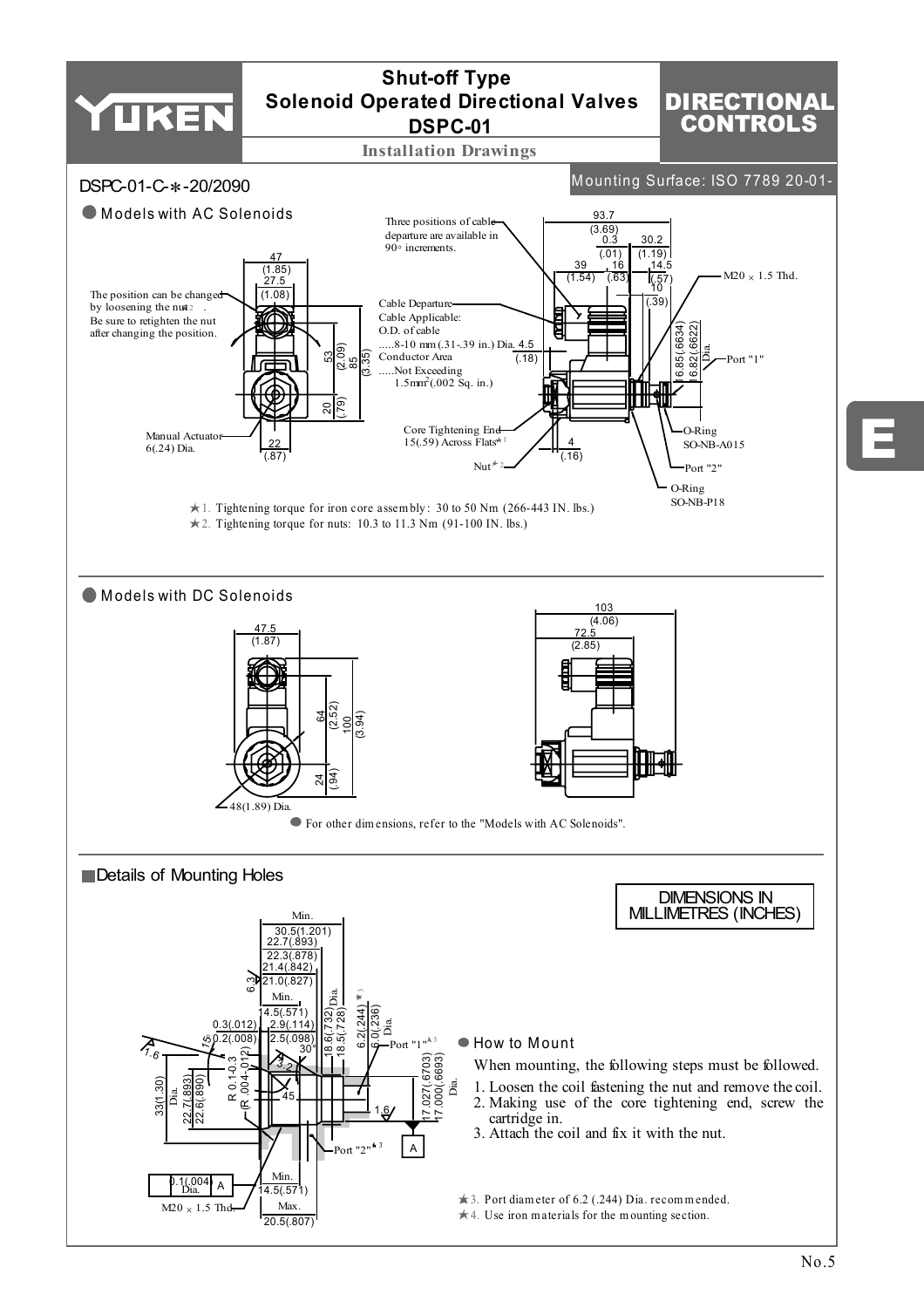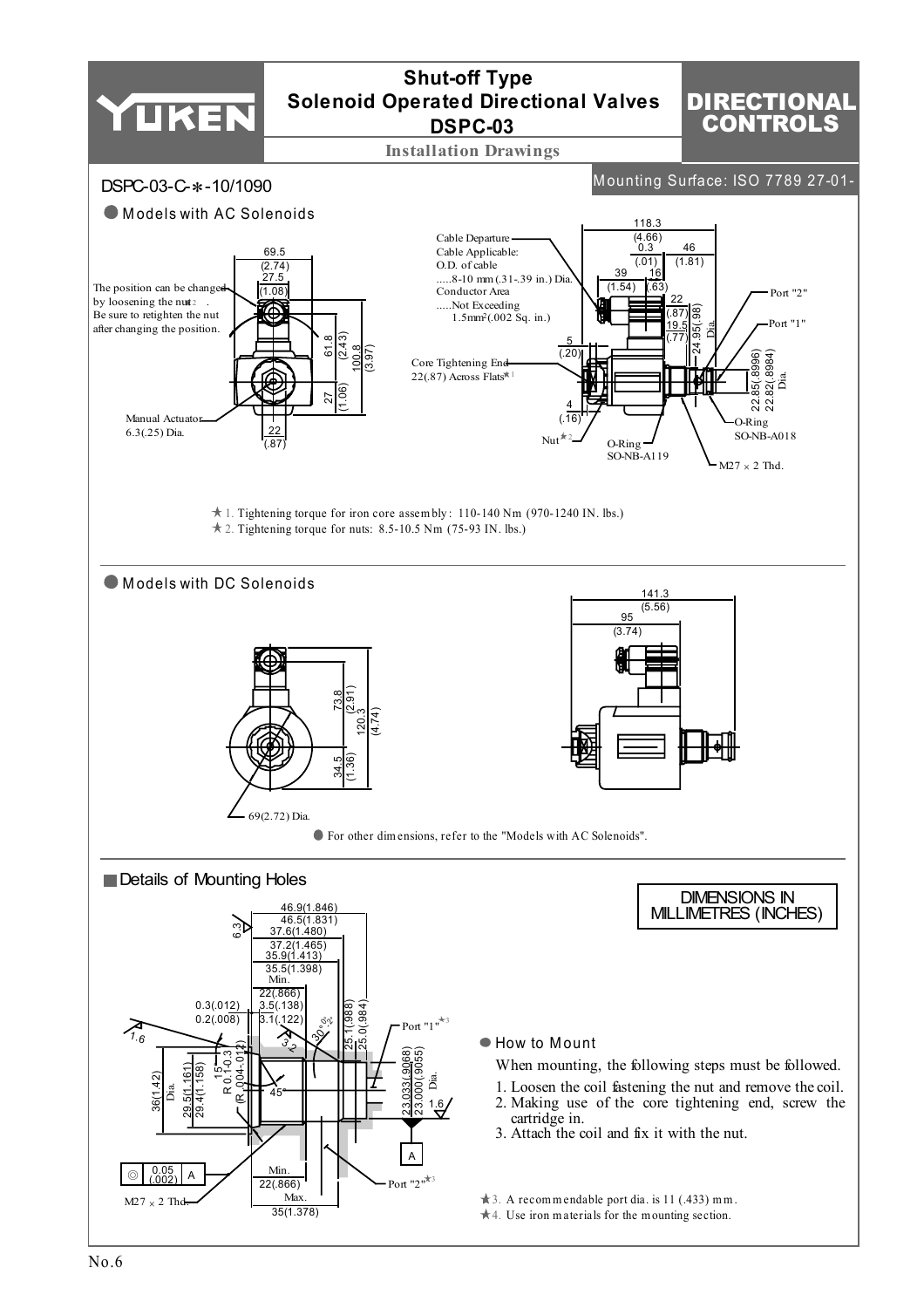

No.7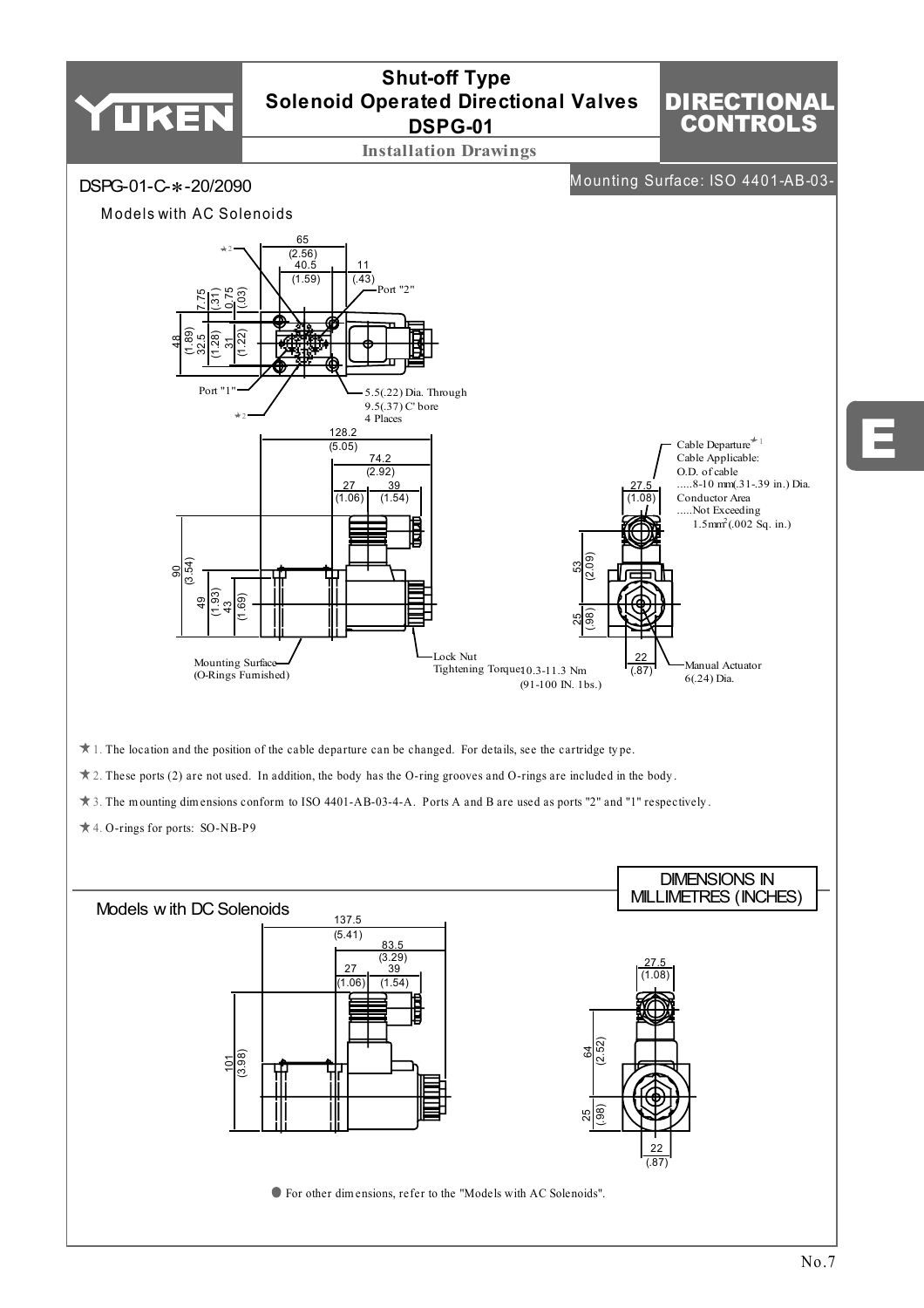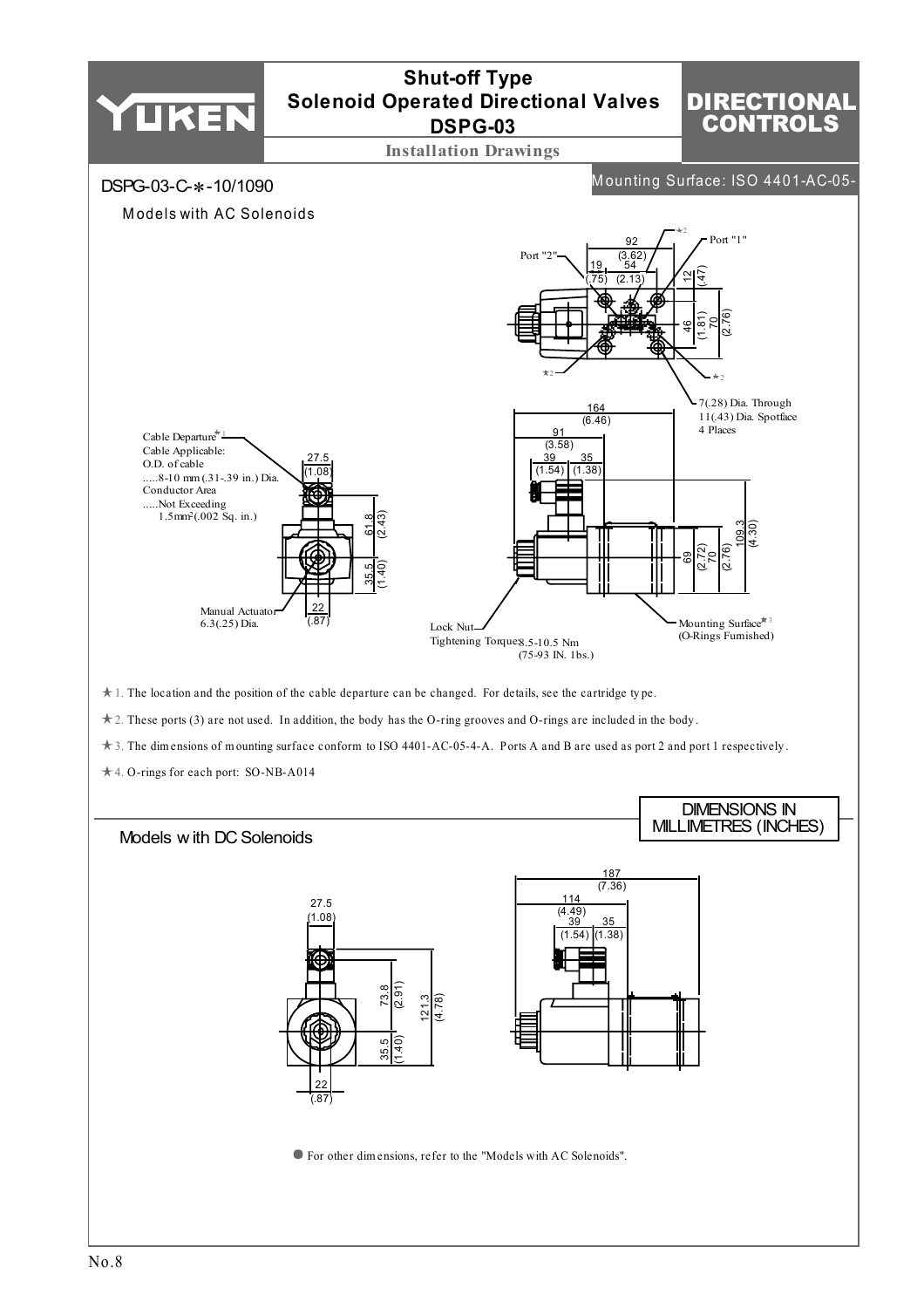

E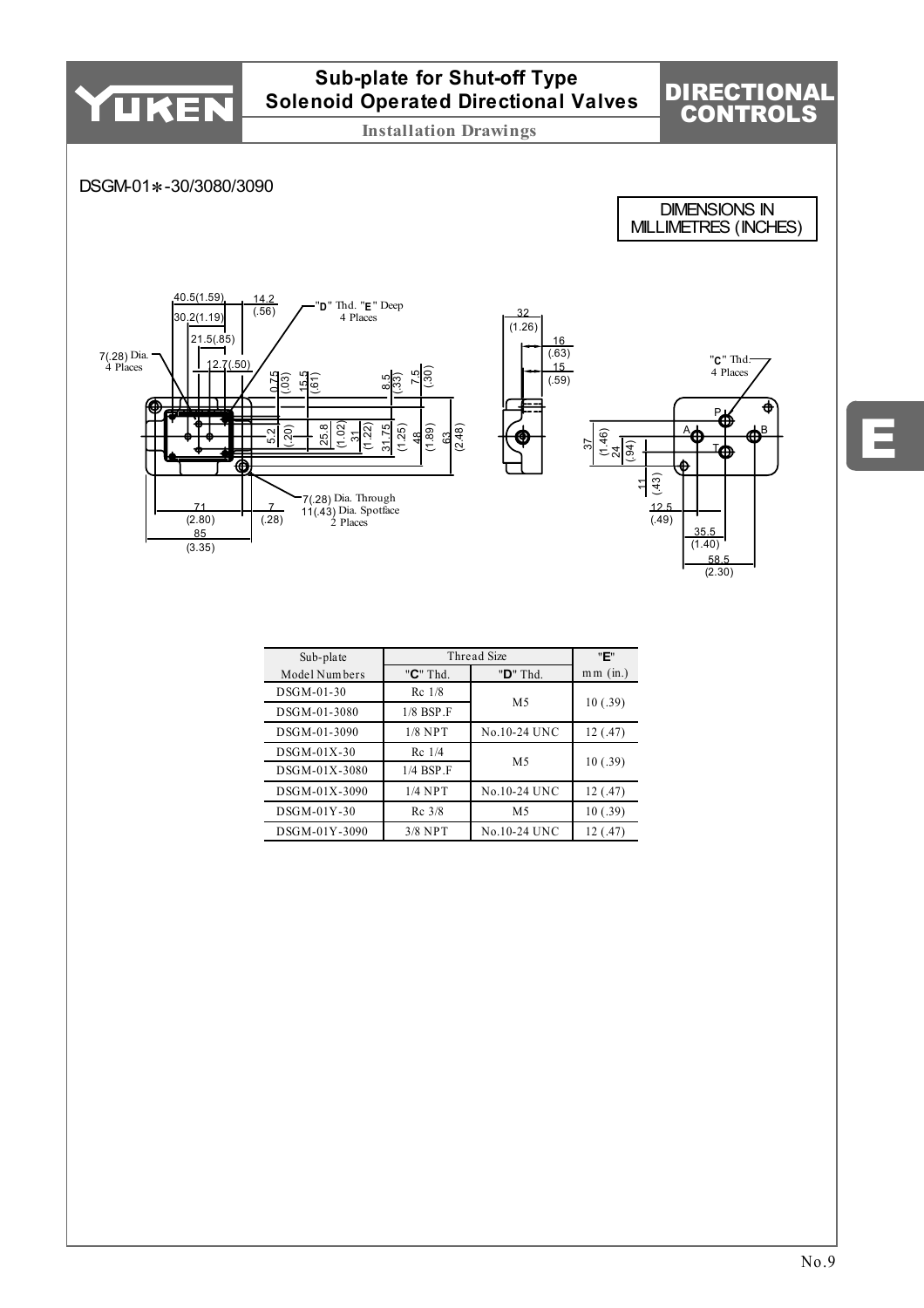

## **Sub-plate for Shut-off Type Solenoid Operated Directional Valves**

**Installation Drawings**

**T**

7 (.28)

## DIRECTIONAL CONTROLS

DIMENSIONS IN MILLIMETRES (INCHES)

## DSGM-03∗-40/2180/2190





| Sub-plate     | Thread Size        |                |          |               |                     |            | Dimensions   | m <sub>m</sub> | (Inches)  |            |                                  |           |             |
|---------------|--------------------|----------------|----------|---------------|---------------------|------------|--------------|----------------|-----------|------------|----------------------------------|-----------|-------------|
| Model Numbers | "C" Thd.           | " $D$ " Thd.   | Е        | F             | н                   | J          | K            |                | N         | Р          | Q                                | s         |             |
| DSGM-03-40    | $Rc$ 3/8           | M6             | 13(.51)  |               |                     |            |              |                |           |            |                                  |           |             |
| DSGM-03-2180  | $3/8$ BSP $\Gamma$ |                |          | 10            | 9                   | 10         | 32           | 62             | 40        | 16         | 48                               | 21        | 24          |
| DSGM-03-2190  | $3/8$ NPT          | 1/4-20 UNC     | 15(.59)  | (4.33)        | $.35^{\circ}$       | .39)       | (1.26)       | (2.44)         | (1.57)    | (63)       | $.89^{\circ}$<br>$\mathsf{I}(1)$ | .83       | (94)        |
| $DSGM-03X-40$ | $Re$ 1/2           | M <sub>6</sub> | 13(.51)  |               |                     |            |              |                |           |            |                                  |           |             |
| DSGM-03X-2180 | $1/2$ BSP $\Gamma$ |                |          | 10<br>(4.33)  | 9                   | 10<br>.39) | 32<br>(1.26) | 62<br>(2.44)   | 40<br>.57 | 16<br>(63) | 48<br>$.89^{\circ}$              | 21<br>.83 | 24<br>(.94) |
| DSGM-03X-2190 | $1/2$ NPT          | 1/4-20 UNC     | 15 (.59) |               | $.35^{\circ}$       |            |              |                |           |            |                                  |           |             |
| $DSGM-03Y-40$ | $Rc$ 3/4           |                |          |               |                     |            |              |                |           |            |                                  |           |             |
| DSGM-03Y-2180 | 3/4 BSP.F          | M <sub>6</sub> | 13(.51)  | 120<br>(4.72) | 14<br>$.55^{\circ}$ | 15<br>.59) | 50<br>(1.97) | 80<br>(3.15)   | 45        | 10<br>.39) | 47<br>(1.85)                     | 16<br>.63 | 42<br>1.65) |
| DSGM-03Y-2190 | $3/4$ NPT          | 1/4-20 UNC     | 15(.59)  |               |                     |            |              |                |           |            |                                  |           |             |